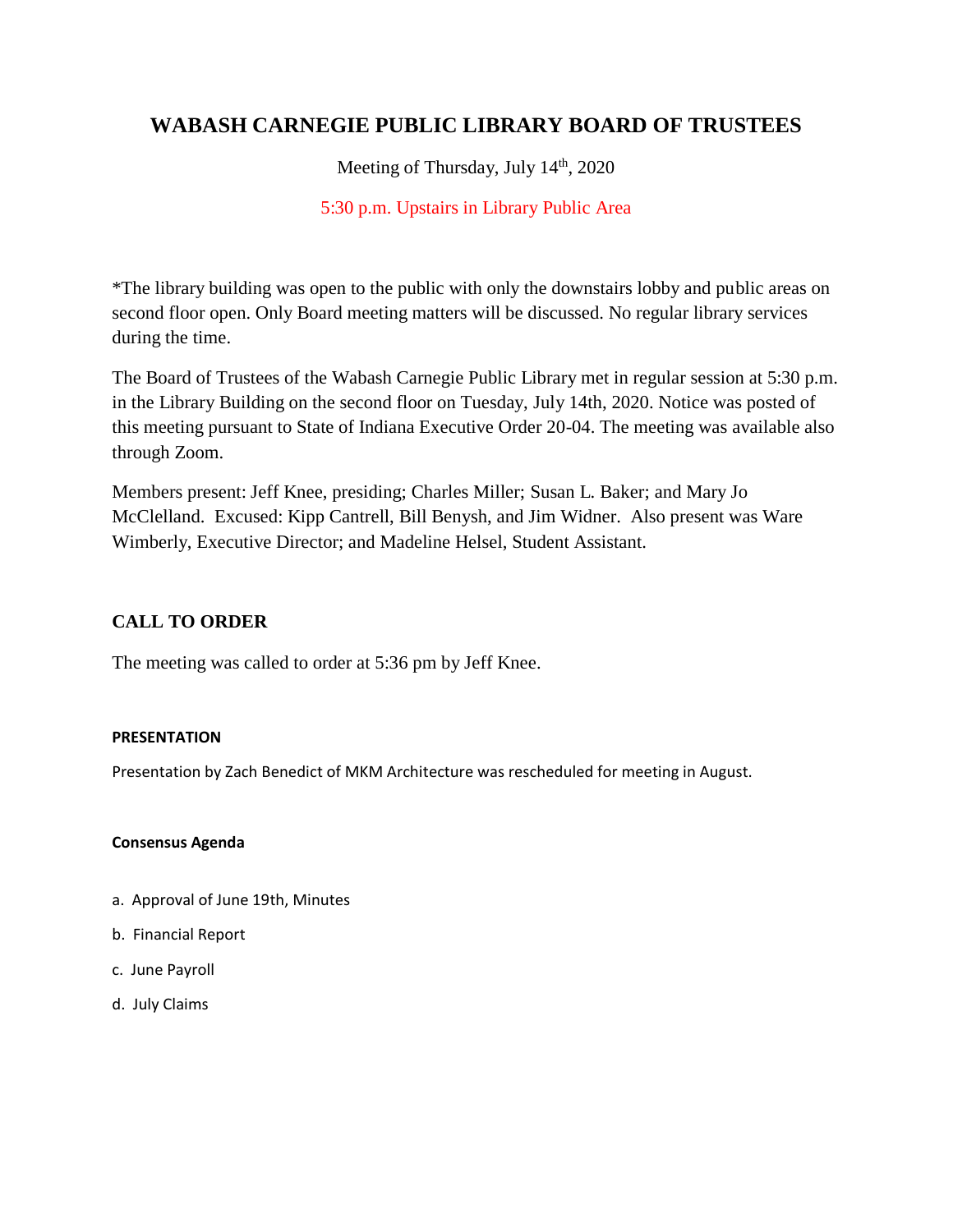Action: It was moved to accept the Consensus Agenda by Charles Miller and seconded by Mary Jo McClelland. Motion passed.

### **DIRECTOR'S REPORT/ADMINISTRATIVE UPDATE**

### Assistant Technical Services Manager position

Joe Fox, our Assistant Technical Services Manager, is leaving for a position at the Marion Public Library as Head of Technical Services. He cited a higher salary as the reason for leaving, so that is something to consider in the future. We will be advertising for the opening and hope to fill it in early August.

### 2021 Budget

The average growth quotient which the State of Indiana gives each year how much our unit can increase the budget without approval from an elected fiscal body was much higher this year. That is on the condition that the fiscal body has not passed a resolution requiring approval. For the 2021 budget year, it is at 4.2 percent. Looking at either increasing in the high 3% range or the full maximum of 4.2%. With the additional scrutiny public libraries budgets have particularly with surpluses, there might be concern with going up to the maximum amount.

### Flipster – Renewal

Trustees and Ware discussed Flipster possible renewal. Bethany is looking at data on duplicate titles in both Flipster and Overdrive. Overdrive also offers magazines online also which mean there would be duplicate titles which Bethany is looking into. The use of Flipster has increased: its renewal amount is still substantial. Overdrive and Flipster provide another medium to view magazines, particularly if the library building closes for some unforeseen reason.

### Building Status – Opening

Currently, the library is open 11:00 a.m. to 5:00 p.m. If the state proceeds to Stage 5, look to go from 11:00 a.m. or 9:00 a.m. to 8:00 p.m. The process of cleaning, quarantining, and re-shelving books may be moved to later in the day when Student Assistants can do it.

### Proposal – Circulation Department (Ass. Circulation Manager/reorganize)

In looking at the Circulation Department going forward, Cody Abbott gave a proposal to re-organize staff within the Circulation Department. It would mean phasing out the Student Assistant positions upstairs and adding another Circulation Assistant. It was also proposed to fill the empty Assistant Circulation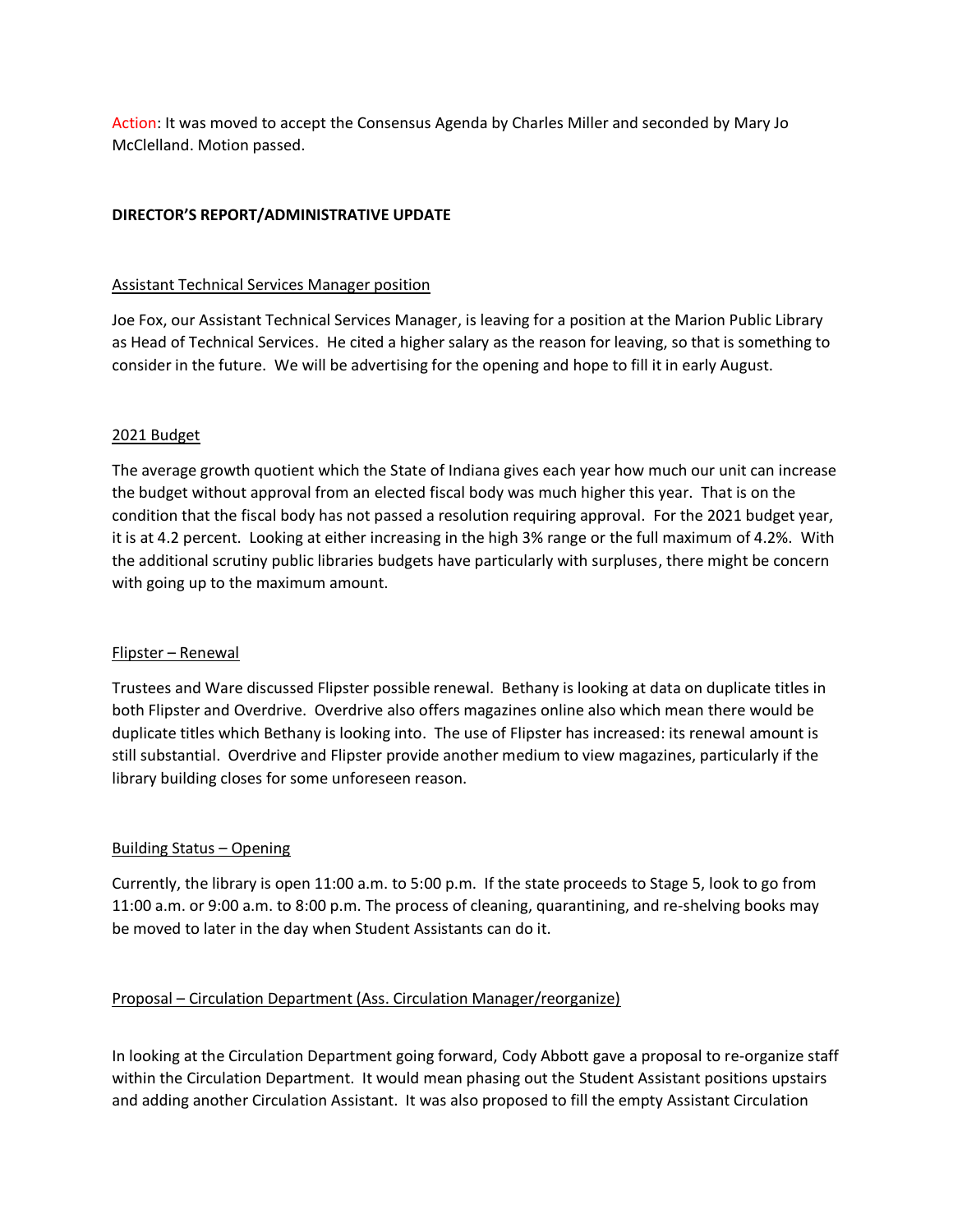Manager position which is full-time. The position was left empty when Abby Abbott become the Informational Services Manager. With the pandemic and trying to social distance with limited space that we have, taking another full-time employee may not be best at this time.

### Word of the Day

The library is stopping the Word of the Day sponsorship. If we sponsor it again, the library will look into having a more active role in it.

### **Vacation**

Ware will be using vacation days at the end of August. He and his family usually travel to Canada but can't due to COVID-19. He will be primarily in Wabash but doing a few short family trips.

### Leaks

There have been leaks during heavy rains on the walls in the 1972 areas of the building. This would be something that would have to be addressed if the library were to go forward for an addition. Ware is working on contacting Michael Kinder & Sons who have done previous work on the caulking and masonry.

#### Summer Reading

Despite COVID-19, Summer Reading is happening with it being primarily online using an online app called Read Squared. Librarians and participants can track what they've read and the prizes they've earned. 59 adults signed up for the summer reading program and 200 prizes have been awarded. Not as much as previous summers, but this has not been a typical summer or format. The app can be accessed on the Library's website. The program ends July 31 $^{\text{st}}$ .

#### **Newspapers**

There was a question on the renewing the Wall Street Journal subscription. The Board's thoughts were to renew the subscription. Also, it was noted that The Plain Dealer is just publishing a printed copy of editions two days a week now.

### Separate Meeting for Space Assessment Report

Ware inquired if the Board would like to have a separate meeting to discuss the Space Assessment